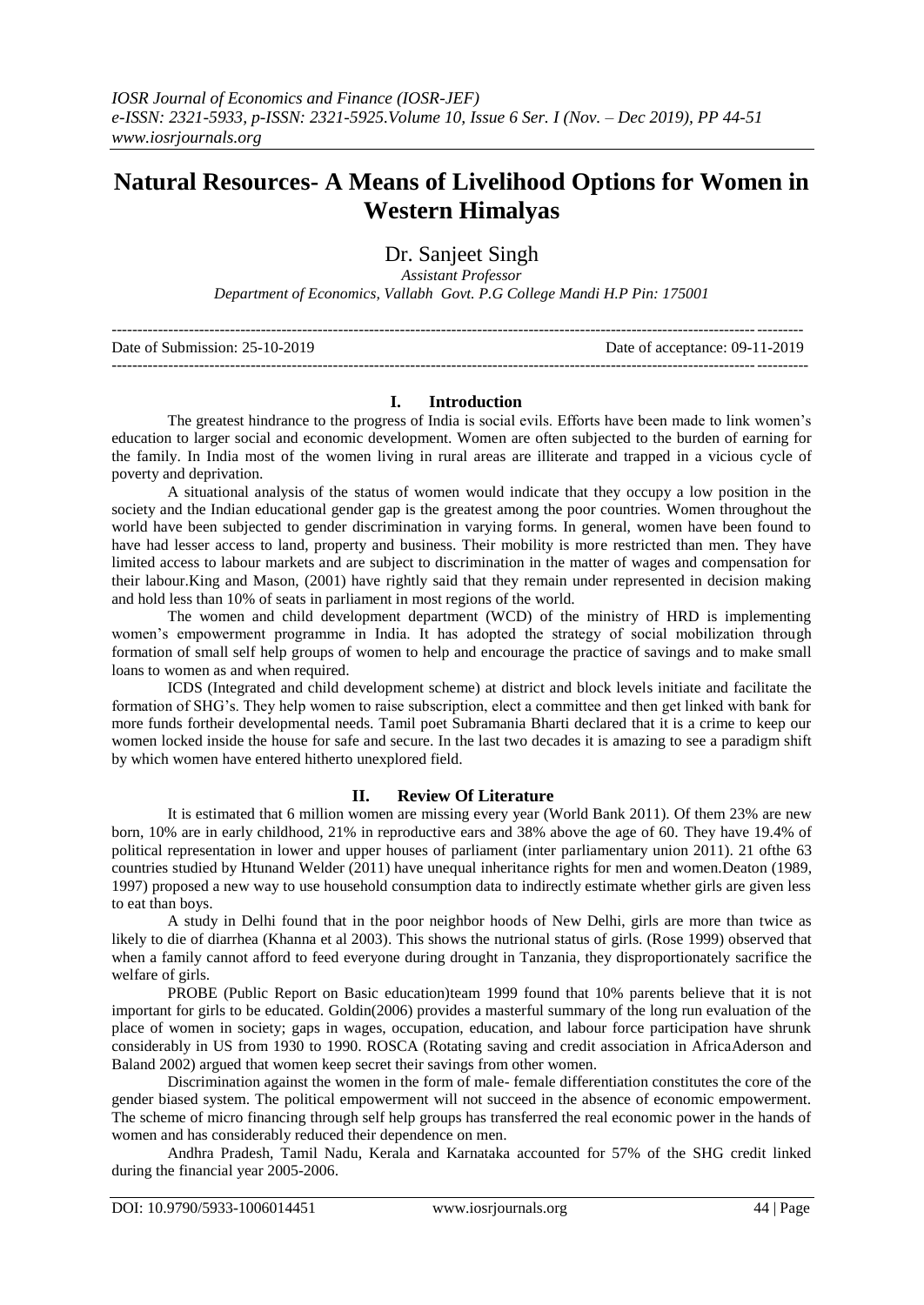Self Help Groups have emerged as a means of providing poor people with the credit that they need to emerge from poverty. These groups were formed to help women meet their needs for friendly credit. The groups initially draw on their own savings at an interest fixed by them to lend within the group and later get linked to the formal credit system.

The empowerment of rural women was initiated by Professor Mohammed Yunus in 1976 by starting Grameen Bank. He started disbursing loans to groups consisting of five women. Misra (2003) in his analysis said that Grameenbank used group guarantees. Also Mc. Guire and Conroy, (2000) said that their bank has also developed compulsory saving mobilization among the groups of poor people and had decentralized and cost effective operations.

Self Help Groups also emerged in India. Groups were formed in MYRADA in 1984-85 and were initially called Credit Management Groups. In 1987 NABARD sanctioned a grant to MYRADA for the institutional capacity building of the SHGs and to match the group savings. In fact several NGO"s notably PRADHAN working in Rajasthan and Tamil Nadu realized that the IRDP system of provision for credit to the poor was ruining the banks as well as the poor. They experimented with lending to groups and persuaded banks to lend to such groups.

The SHG"s were initially called credit management groups in 1984-85. NABARD in 1987 sanctioned grant to these SHG"s for institutional capacity building.

(Gariyali and Vettivel, 2003) explicitly claimed that that the government supported SHG programmes in Tamil Nadu were assisted by a corporation called Women"s Development corporation.Andhra Pradesh set up SHG in 1992 withliteracy campaign in Nellore district. (Ramchandran, 1995) reported that the district magistrate suggested the formation of savings and credit groups. Chaitanya and BAIF NGOs in Maharashtra were active in forming SHGs. (MAVIM 2003) brought in focus the government-supported programme in twelve districts in 1994.

### **2.1.Definition of SHG**

Self help group (SHG) is a self governed small informalassociation of the poor. It is usually from socio-economically homogenous families, whoare organized around savings and credit activities. (Research Abstracts on Women"s Empowerment, 1998 – 2008.)In the simplest terms a self-help group refers to more than two people who cometogether to deal with a shared concern or problem. Such groups exist all over theworld; they are sometimes called mutual aid or support groups. These groups arerun by and for the members, "experts" themselves. However, until recently SHGswere essentially voluntary, self-formed, self-managed, addressing sharedconcerns and problems almost entirely from their own resources. In manydeveloping countries, especially India, consistent with the global thinking onpoverty alleviation, there has been a spurt in publicly funded SHGs as aninstrument of policy. This in itself is a unique phenomenon and indicates aserious attempt at integrating area and issue-based approaches.

#### **2.2. Stages through which SHGs transit**

Analysis of the stages through which each of these SHGs has passed shows thata successful SHG may go through the following stages.

STAGE 1: from despondency/stagnancy toself-confidence

(i) Identification of shared concerns and problems

(ii) Identification of people who want to work together

STAGE 2: From self-confidence tovigor/vitality

(iv) Selection of activities

(v) Training needs assessment and training

STAGE 3: from vigor/vitality to selfactualisation

(vii) Resource mobilization: Creation of a corpus of funds

(viii) Low risk resource utilization: essential for gainingexperience in financial management

(ix) Validation by external stakeholders (BDOs/DRDAs,Banks, NABARD, ICDS, etc.)

(x) Risk assessment by external stakeholders

(xi) External and internal monitoring of managerial andfinancial controls

(xii) Validation by external stakeholders: Investment of riskcapital in SHG selected activities

# **2.3. SHGs in Himachal Pradesh**

It was during the British period thatthe earliest SHGs in Himachal Pradesh were formed inUna district to resolve the perennial water problem in Kandi areas. These groupswere called Choe Reclamation (CR) groups. They worked quite well until 1947when the Irrigation Department took control over water resource management.The SHGs had used their native wisdom to protect watershed in Kandi to the extent of eliminating waterscarcity. A few members of the CR groups are still alive and they say that theyreceived no financial help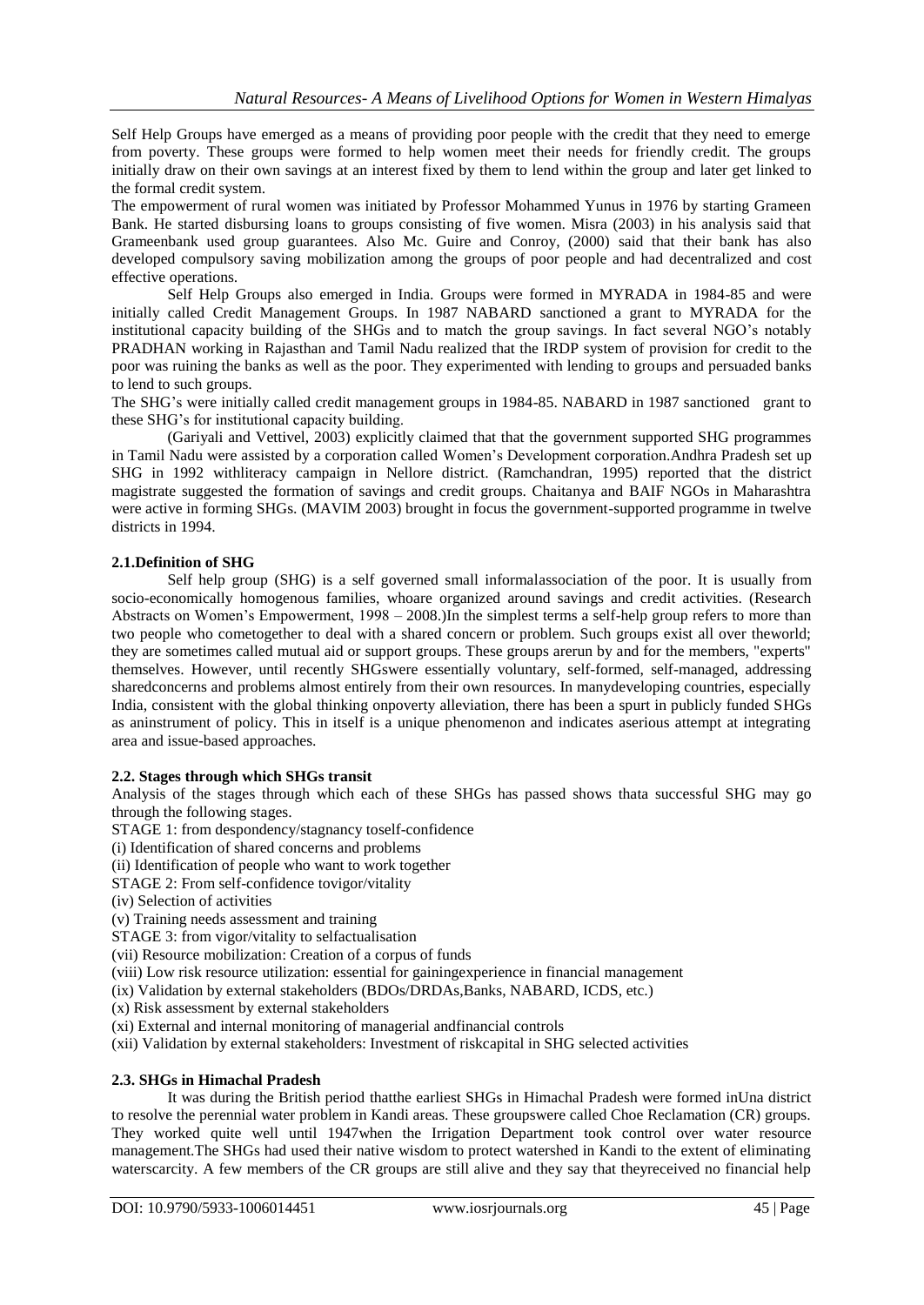from the Colonial government. Thus, SHGs in the beginning were problem solving bodies through voluntary effort.From 1947 to about 1990, the state government was involved in every sphere of activities that precluded any voluntary effort. Consequently, community basedorganizationssuch as the panchayats which are the instruments of local self-government, fell into disuse.

### **2.4. Expansion of state assisted SHGs**

The expansion of state assisted SHG"s began with the efforts of National Cooperative Union of India (NCUI) inHimachal Pradesh, especially in Solan and Shimla districts. But the real spurt can be seen from 1999 onwards. Over 85% of SHGshave been formed in the three years ending 2003. As on July 2003, when the survey was completed, the numbers stood at about 7,786, excluding SHGsformed by national organizations such as NCUI and other NGOs. These SHGs are engaged in natural resource management (land, water andforest), livelihoods, saving and thrift, farming, literacy and health

| Name of        | Target          | No. of groups formed |        | Number of groups<br>financed |        |
|----------------|-----------------|----------------------|--------|------------------------------|--------|
| Block.         | Credit          | Total                | During | Total                        | During |
|                | Mobil-          | since                | 2012-  | since                        | 2012-  |
|                | <i>ization.</i> | inception            | 2013   | inception                    | 2013   |
|                | 2               | 3                    | 4      | 5                            | 6      |
| Hamirpur       | 27.07           | 104                  | 3      | 90                           | 5      |
| <i>Bhoranj</i> | 54.69           | 155                  | 14     | 155                          |        |
| Bijhari        | 32.67           | 130                  | 4      | 131                          | 5      |
| Nadaun         | 85.23           | 211                  | 28     | 186                          | 18     |
| Sujanpur       | 17.94           | 88                   | 5      | 67                           | 4      |
| Bamsan         | 48.32           | 175                  | 10     | 155                          | 8      |
| Total:         | 265.92          | 863                  | 64     | 784                          | 47     |

# **TABLE 1: Status of SHG, s in district Hamirpur up to 31.01.2013**

#### **TABLE 2: List of SHGs formed under SGSY in respect of Development Block Hamirpur**

| Sr. | <b>Name of SHG</b>                        | Panchavat            | of<br>No.       | <b>Activity</b>                |
|-----|-------------------------------------------|----------------------|-----------------|--------------------------------|
| No. |                                           |                      | members         |                                |
| 1.  | Mahima SHG Amroh                          | Amroh                | 15              | Dairy Farming                  |
| 2.  | Shanti SHG Badhiana                       | Amroh                | 11              | Dairy Farming                  |
| 3.  | RadheShayam SHG Nadiyana                  | <b>BassiJhaniara</b> | 10              | Dairy Farming                  |
| 4.  | Manu SHG NadiyanaSadiyana                 | <b>BassiJhaniara</b> | 9               | Tailoring                      |
| 5.  | Laxmi SHG ChalUparla                      | BassiJhaniara        | 10              | Dairy Farming                  |
| 6.  | Hari Om SHG Riyalri                       | BassiJhaniara        | 11              | Dairy Farming                  |
| 7.  | Shanti SHG ChalBuhala                     | BassiJhaniara        | 10              | Dairy Farming                  |
| 8.  | Radhika SHG NadiyanaSadiyana              | BassiJhaniara        | 10              | Dairy Farming                  |
| 9.  | Rahul SHG Daruhi                          | Daruhi               | 16              | Dairy Farming                  |
| 10. | Jawala SHG Burnadh                        | Daruhi               | 9               | Dairy Farming                  |
| 11. | Parvati SHG Matani                        | Daruhi               | 10              | Dairy Farming                  |
| 12. | Jayoti SHG Burnad                         | Daruhi               | 10              | Dairy Farming                  |
| 13. | Shiva SHG Matani                          | Daruri               | 13              | Dairy Farming                  |
| 14. | Shanti SHG Daruhi                         | Daruhi               | 13              | Dairy Farming                  |
| 15. | NariEkta SHG Vikas Nagar                  | Daruhi               | $\overline{12}$ | Dairy Farming                  |
| 16. | Shiva SHG Jatehri                         | Sasan                | 10              | Dairy Farming & Food and Fruit |
|     |                                           |                      |                 | processing                     |
| 17. | Shiva SHG Sasan                           | Sasan                | 13              | Dairy Farming                  |
| 18. | Jhaniari Mata SHG Jatehri                 | Sasan                | 11              | Dairy Farming                  |
| 19. | Shiv<br>Shakti<br>Ghirtheri<br><b>SHG</b> | Sasan                | 11              | Dairy Farming                  |
|     | <b>Brahmana</b>                           |                      |                 |                                |
| 20. | Gauray SHG Kamalah                        | Neri                 | 10              | Dairy Farming                  |
| 21. | Saurav SHG Baleta                         | Neri                 | 10              | Dairy Farming                  |
| 22. | NavJayoti SHG Khagal                      | Neri                 | 10              | Dairy Farming                  |
| 23. | Jagrit SHG Neri                           | Neri                 | 10              | Dairy Farming & Bag Making     |
| 24. | Shiv SHG Kalsai                           | MajhogSultani        | 10              | Dairy Farming                  |
| 25. | Sarsvati SHG Tibbi                        | Tibbi                | 10              | Dairy Farming                  |
| 26. | Laxmi SHG NakhredMunshiyan                | Tibbi                | 12              | Dairy Farming                  |
| 27. | <b>Bharti SHG Tibbi</b>                   | Tibbi                | 8               | Dairy Farming & Food and Fruit |
|     |                                           |                      |                 | processing                     |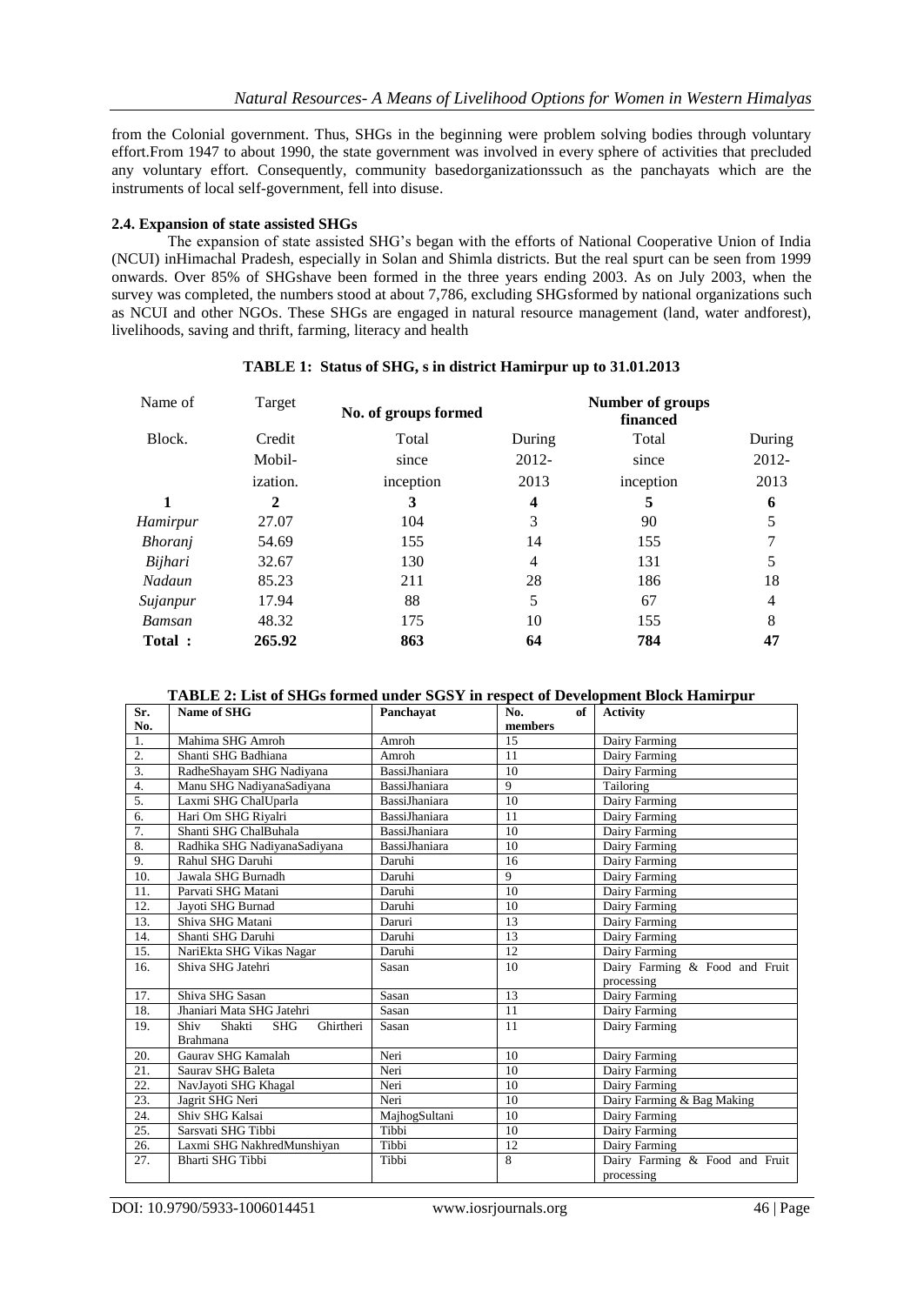| Natural Resources- A Means of Livelihood Options for Women in Western Himalyas |  |  |
|--------------------------------------------------------------------------------|--|--|

| 28.        | Krishna Shakti SHG Kuthera                       | Kuthera                  | 11             | Dairy Farming & Food and Fruit |
|------------|--------------------------------------------------|--------------------------|----------------|--------------------------------|
| 29.        | Suraj SHG Ubhak                                  | Kuthera                  | 11             | processing<br>Dairy Farming    |
| 31.        | Geeta SHG Kuthera                                | Kuthera                  | $\tau$         | Dairy Farming                  |
| 32.        | Durga SHG Nareli                                 | Dei KaNaun               | 19             | Dairy Farming & Food and Fruit |
|            |                                                  |                          |                | processing                     |
| 33.        | RadheShayam SHG Dei KaNaun                       | Dei KaNaun               | 11             | Dairy Farming                  |
| 34         | Anil SHG DhangotaBarahmana                       | Khaiah                   | 10             | Dairy Farming & Bamboo Work    |
| 35.        | Yamuna SHG Chowki                                | MatiTihra                | 12             | Dairy Farming                  |
| 36.        | Mala SHG Dodru                                   | MatiTihra                | 15             | Dairy Farming                  |
| 37.        | Ashtha SHG GhariyanaJaswala                      | MatiTihra                | 9              | Dairy Farming                  |
| 38.<br>39. | Him SHG MuhiKunana<br>Himalaya SHG Kot           | Kot<br>Kot               | 11<br>15       | Dairy Farming<br>Dairy Farming |
| 40.        | Neel Kanth SHG Kot                               | Kot                      | 11             | Dairy Farming                  |
| 41.        | Vijay SHG Anu Kalan                              | Anu                      | 16             | Dairy Farming                  |
| 42.        | Manoj SHG Anu Kalan                              | Anu                      | 15             | Dairy Farming                  |
| 43.        | Krishna SHG Ghanal                               | Anu                      | 10             | Dairy Farming                  |
| 44.        | SHG Bajuri                                       | Bajuri                   | 10             | Dairy Farming                  |
| 45.        | Surya SHG Dulehra                                | Bajuri                   | 13             | Dairy Farming                  |
| 46.        | Shivam SHG Nijhar                                | Bajuri                   | 16             | Dairy Farming                  |
| 47.        | Adarsh SHG Bajuri                                | Bajuri                   | 10             | Dairy Farming                  |
| 48.<br>49. | Ankur SHG Bajuri                                 | Bajuri                   | 10<br>12       | Dairy Farming                  |
| 50.        | Indira SHG Dulehra<br>Parvati SHG Dugnehra       | Bajuri<br>Bajuri         | 7              | Dairy Farming<br>Dairy Farming |
| 51.        | Shivalik SHG Loharda                             | Bajuri                   | 10             | Dairy Farming                  |
| 52.        | Anjali SHG Baral                                 | Bajuri                   | 12             | Dairy Farming & Food and Fruit |
|            |                                                  |                          |                | processing                     |
| 53.        | Parvati SHG Ghirtheri                            | Bajuri                   | 12             | Dairy Farming                  |
| 54.        | Radha SHG Rada                                   | Bajuri                   | 11             | Dairy Farming                  |
| 55.        | Gauri SHG Dugneri                                | Bajuri                   | 12             | Dairy Farming                  |
| 56.        | Ruchi SHG Patiyau                                | Nalti                    | 14             | Dairy Farming                  |
| 57.        | Amar SHG Nalti                                   | Nalti                    | 10             | Dairy Farming                  |
| 58.<br>59. | Sarsavati SHG Plasan<br>Sanyog SHG Gundwin       | Nalti<br><b>Brahlari</b> | 8<br>9         | Dairy Farming<br>Dairy Farming |
| 60.        | Radha SHG DudhanaLohiyan                         | Brahlari                 | 12             | Dairy Farming                  |
| 61.        | Krishna SHG DudhanaLohiyan                       | Brahlari                 | 11             | Dairy Farming                  |
| 62.        | Santoshi SHG DudhanaGhirthan                     | Brahalari                | 15             | Dairy Farming                  |
| 63.        | Ekta SHG Than                                    | <b>Brahalari</b>         | 11             | Dairy Farming                  |
| 64.        | Ganesh SHG Blauni                                | SerBalauni               | 11             | Dairy Farming                  |
| 65.        | Pooja SHG Kirwin                                 | SerBalauni               | 11             | Dairy Farming                  |
| 66.        | Arti SHG Dungwari                                | SerBalauni<br>SerBalauni | 11<br>8        | Dairy Farming                  |
| 67.<br>68. | Kiran SHG Kirwin<br>Durga Shakti SHG Jhagdiyani  | Laleen                   | 14             | Dairy Farming<br>Dairy Farming |
| 69.        | Shiv Shakti SHG Changar                          | Changar                  | $\,8\,$        | Dairy Farming                  |
| 70.        | RadheShayam SHG Khatwin                          | Dhaned                   | 18             | Dairy Farming                  |
| 71.        | MaaDurga SHG Dhaned                              | Dhaned                   | 12             | Dairy Farming                  |
| 72.        | Vikas SHG Ropa                                   | JangalRopa               | 17             | Dairy Farming                  |
| 73.        | Laxmi Bai SHG JangalRopa                         | JangalRopa               | 14             | Dairy Farming                  |
| 74.        | DivyaJayoti SHG JangalRopa                       | JangalRopa               | 14             | Dairy Farming                  |
| 75.        | Navrang SHG Har                                  | JangalRopa               | 14             | Dairy Farming                  |
| 76.<br>77. | Anurag SHG Bagarti<br>Amar Jayoti SHG JangalRopa | JangalRopa<br>JangalRopa | 14<br>13       | Dairy Farming<br>Dairy Farming |
| 78.        | Bhavani SHG Farnol                               | Farnol                   | 13             | Dairy Farming                  |
| 79.        | Parveen SHG Gharan                               | Farnol                   | 12             | Dairy Farming                  |
| 80.        | Bharti SHG Dalyau                                | Farnol                   | 11             | Dairy Farming                  |
| 81.        | Sangam SHG Bani                                  | Ropa                     | 10             | Dairy Farming                  |
| 82.        | Himalaya SHG Bani                                | Ropa                     | $\overline{8}$ | Dairy Farming                  |
| 83.        | Param Hans SHG Mohin                             | Balh                     | $\overline{9}$ | Dairy Farming                  |
| 84.        | Hamir SHG Balh                                   | Balh                     | 10             | Dairy Farming                  |
| 85.        | Jai Bharti SHG Mohin                             | <b>Balh</b>              | 14             | Dairy Farming                  |
| 86.        | Shree RadheShayam SHG Mohin                      | Balh                     | 11             | Dairy Farming                  |
| 87.<br>88. | Shree Laxmi Narayan SHG Balh<br>Sai Ram SHG Balh | Balh<br>Balh             | $10\,$<br>11   | Dairy Farming<br>Dairy Farming |
| 89.        | Sai SHG Gundwin                                  | Brahalri                 | 10             | Dairy Farming                  |
| 90.        | RadheShayam<br><b>SHG</b>                        | BassiJhaniara            | 10             | Dairy Farming                  |
|            | NadiyanaSadiyana                                 |                          |                |                                |
| 91.        | <b>Udhan SHG Majhog</b>                          | MajhogSultani            | 10             | Dairy Farming                  |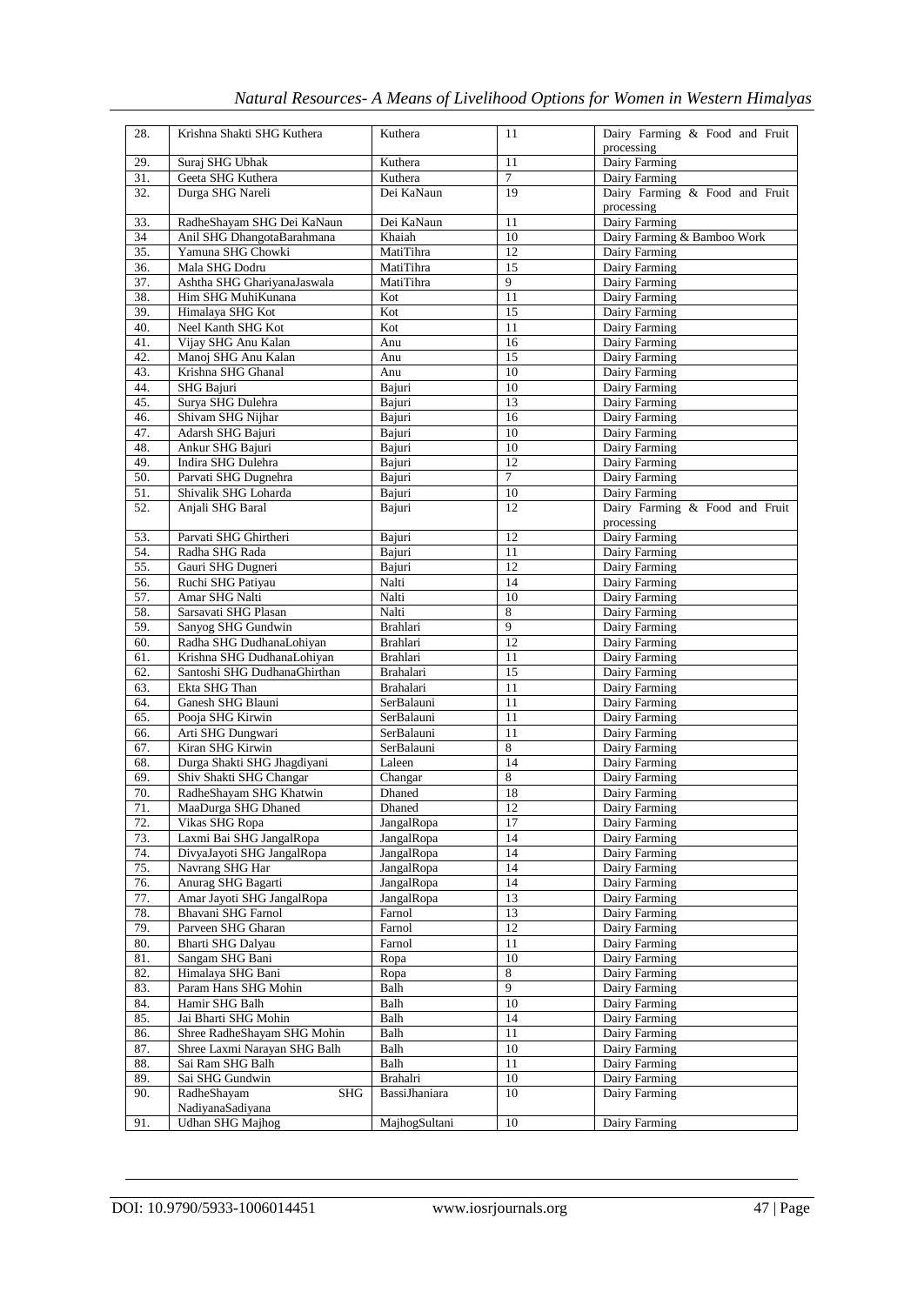## **2.5. Impact of SHG's on women empowerment**

Woman in Himachal also face considerable gender discrimination. They are outnumbered by men, face discrimination in the matter of food consumption, are less literate than men have little control over their own fertility, work in unpaid and undervalued sectors, suffer wage discrimination, are subject to laws that discriminate against them face violence at home and outside. Women, especially among the poor work longer than men in unpaid household level activity, this restricts their participation, income generation and decision making.Women have a subordinate role in society, which impedes their participation in development, on equal terms with men. Thus planning should stress on practical gender needs and the removal of hardships that women face practically such as the provision of fuel and drinking water or sanitation. Some of the strategic needs of women that need to be addressed are:

Reduced vulnerability to violence

More economic security

 $\Box$ More options and opportunities

 $\square$ Shared responsibilities with men for reproductive work

 $\Box$  Increased ability to improve the lives of their children

Networking with other women for solidarity

Increased political power

Hence programs aimed at empowering women must have indicators such as enhanced women"s space in decision making, whether, it had increased their access to credit, finances, property, nutrition, education, health care and whether it has decreased violence against women and whether it has improved their status in society and participation in governance.

The impact of SHG"s on women empowerment is measured on various parameters of self confidence seen from self-worth and communication skills, behavioral changes-seen from desire to protest against social evils, response to problem situations and family violence.

| At family level:                                      |                                                                |
|-------------------------------------------------------|----------------------------------------------------------------|
| <b>Before joining SHG</b>                             | <b>After joining SHG</b>                                       |
| 1. Husband did not permit them to go out alone,       | Now they are able to go where they want and get permission     |
| quarrel about meetings.                               | easily.                                                        |
| 2. Did all housework, serving food to husband,        | Husband took their own meals, sometimes fed the children, or   |
| feeding children, and washing clothes.                | completed cooking. At least wash their own cloths.             |
| 3. Were like slaves to husband.                       | Do not depend on husband for money. They consult husband.      |
| 4. In-laws ill treated them.                          | In-laws speak nicely; share the work when they have to attend  |
|                                                       | meetings.                                                      |
| At Community level:                                   |                                                                |
| 1. As women no respect in society.                    | Now their opinions are valued on common issues.                |
| 2. Could not talk as equals to men.                   | Now invented to Gram Sabha, given respect.                     |
| 3. Had a fear of society.                             | Have taken up issues of violence against women, got culprits   |
| 4. Lot of opposition in village to their forming SHG. | remanded. Men in the community are afraid of them.             |
|                                                       | Now seen as getting things done from Govt. and non govt.       |
|                                                       | sources.                                                       |
| At the level of govt. functionaries :                 |                                                                |
| 1. Very scared of going to govt. officers. Only men   | Now they go to govt. offices. They know where to go, for what  |
| did. Women did not know what they did when they       | work.                                                          |
| went.                                                 | Now they meet important officials like BDO, Collector. Their   |
| 2. They would go to govt. offices and wait to be      | work is done quickly.                                          |
| called. Often they were asked to come another day.    | Now they understand banking procedures Govt. officials contact |
|                                                       | them to implement schemes in health, education, etc.           |

Table 3: Impact of SHG's on women empowerment

# **III. Government Programmes**

The Government has been undertaking several programmes to improvethe socio-economic situation of women/ girls in Himachal Pradesh. The presentstudy is an attempt to assess the outreach and impact of various programmes.Himachal Pradesh government has been honored at the national level for its excellent steps and programmes undertaken for the empowerment of women In Himachal. Women in Himachal are employed in vocational jobs; education of females in rural areas has taken an edge in Himachal Pradesh. Earlier the women who used to be busy with household work are now working in anganwadis, handlooms, learning sewing, weaving etc.

The Himachal government is giving a serious concern towards the upliftment of the women in the society like education, funds to widows and poor women, strict punishments against female infanticide etc. The result of all these initiatives by Himachal government towards growth of women in society has made Himachal to top the list among all the other states in terms of empowermentof women. A survey done by India"s renowned magazine and electronic channel revealed that Himachal excels in working for women empowerment and has been awarded as the "Diamond State" award. Himachal Pradesh has come out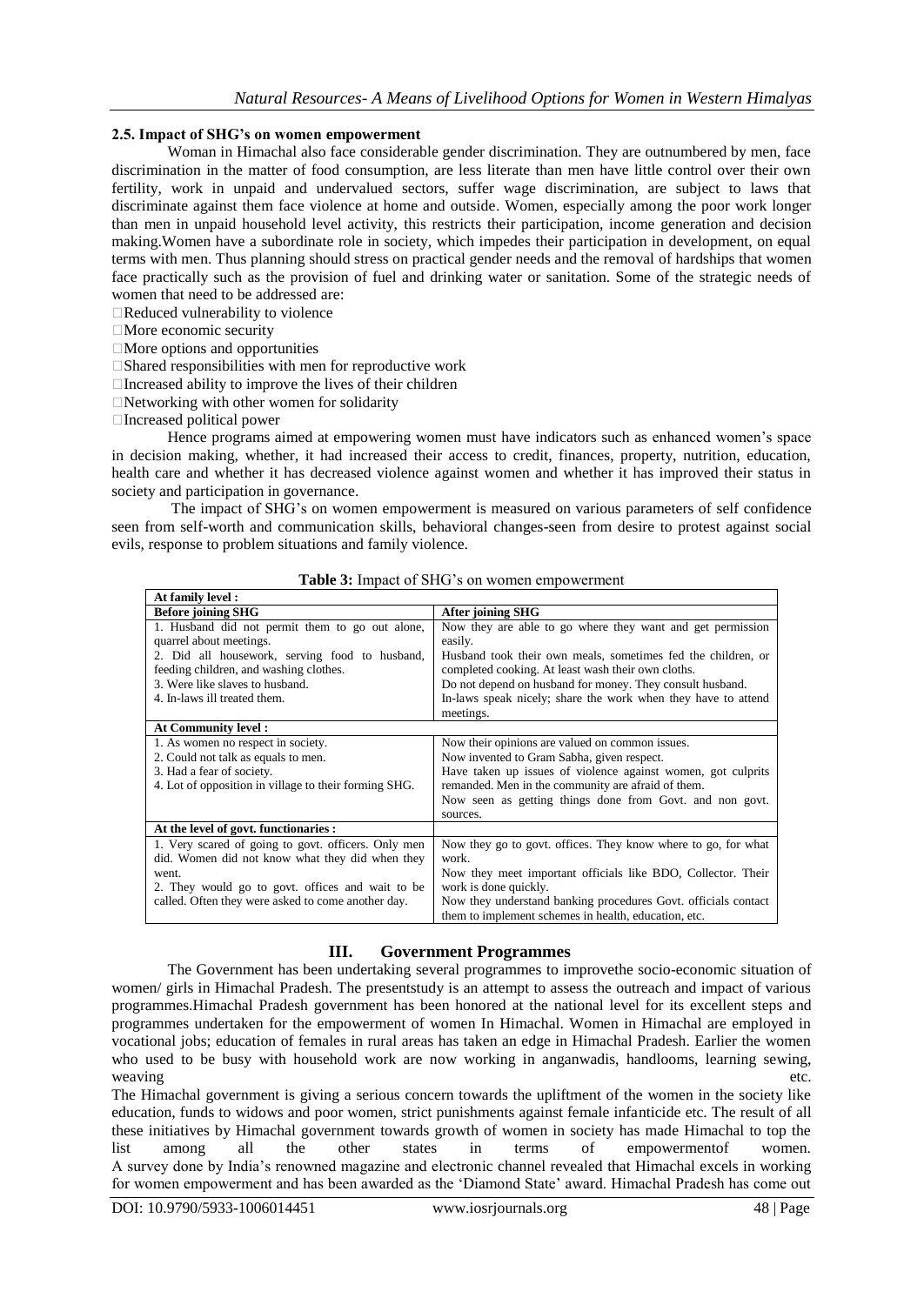to be the first state in the nation in which 50 % reservation is given to the women in Panchayati Raj institutions and other urban jobs. Moreover, all the Panchayats in Himachal Pradesh having large female population are provided with extra fund of Rs. 5 lacs for the progress and empowerment of women.

Several schemes have been started by Himachal Pradesh during the years (2008-2010) keeping in view the welfare of widows, divorced women, destitute and below poverty line women in Himachal. When it comes to empowerment of women, Himachal leaves behind many states in the country.

| Sr.No.                      | <b>Schemes</b>                         | <b>Description</b>                                                                                                                                                                                                                                                                                                                                            |
|-----------------------------|----------------------------------------|---------------------------------------------------------------------------------------------------------------------------------------------------------------------------------------------------------------------------------------------------------------------------------------------------------------------------------------------------------------|
|                             | <b>Reservation in Political Bodies</b> | Women of Himachal have been provided with 50% reservation in the<br>political bodies like Panchayati Raj institutions and Urban Local Bodies<br>in the State. This has definitely helped the women to come forward and<br>explore<br>themselves.                                                                                                              |
| $\mathcal{D}_{\mathcal{L}}$ | Beti Hai Anmol Yojna                   | Under this yojna, for all the families lying below the poverty line in<br>Himachal and having one or two girls, a sum of Rs. 5100 will be<br>deposited in the name of girls at the time of their birth. Moreover, to help<br>in the education of such girls, scholarship ranging from Rs. 300 to Rs.<br>1500 will be given to them from class I to class XII. |
| 3                           | MukhyaMantri Bal UdharYojna            | Under this yojna, Himachal govt. Decided to provided free education,<br>accomodation, professional guidance and several other essential facilities<br>to the orphans whether a girl or a boy.                                                                                                                                                                 |
| 4                           | MukhyaMantriKanyadanYojna              | Under this yojna, the daughters of below poverty line families or widows<br>or destitutes were given a sum of Rs. 11,001 for their marriage by<br>Himachal govt.                                                                                                                                                                                              |
| 5                           | <b>Widows Pension Scheme</b>           | Earlier, the widows in Himachal were given a monthly pension of Rs.<br>200 which was increased to Rs. 330                                                                                                                                                                                                                                                     |

**3.2. TABLE 4: Several Welfare Schemes for Empowerment of Women in Himachal**

**3.3**In a study, (Research Abstracts on Women's Empowerment, 1998 – 2008) the beneficiaries under 10 schemes for Women/ girls were covered in 12 districts of Himachal Pradesh taking two development blocks – one comparatively developed and the other backward. A totalof 1000 respondents from 125 House Holds (HH) were taken.The 10 specific

schemes taken up were 1. Scheme of Widow Pension, 2. BalikaSamridhiYojana, 3.

Vocational Training for Destitute Girls/ Women, 4. Working Women"s Hostels, 5.

ICDS, 6. Old Age Pension, 7. Grant for Construction of House (SC/ ST), 8.

Assistance to Women Victims of Atrocities (SC/ ST), 9. Incentive for Inter-Caste

Marriages, and 10. Hostels for SC/ ST Girls. The findings of the study are listed below.

| TABLE |
|-------|
|-------|

| Sr.No. | Age groups of respondents | % age of respondents in each age group |
|--------|---------------------------|----------------------------------------|
|        | 34-41                     | 42-32%                                 |
|        | 26-33                     | 17-23%                                 |
|        | 18-25                     | 16-33%                                 |
|        | 18-41                     | 76%                                    |

## **TABLE 6**

| Various parameters studied             | % age of respondents in various parameters                                                     |
|----------------------------------------|------------------------------------------------------------------------------------------------|
|                                        |                                                                                                |
| <b>Education levels</b>                | 39.53% - literate; 11.23% - primary level; 10.22% - middle                                     |
|                                        | Standard;- 9.24% - high school level; 2.33% - college level; 27.42% - illiterate               |
| Category                               | SCs- 38.42%; STs- 14.73%; OBCs- 7%; General- 40%                                               |
| Occupation                             | 47.13% - agriculture; 4.19% - self employed; 1.77% - service; 34.12% - housewives              |
| different<br>about<br><b>Awareness</b> | ICDS (72.27%), Mahila Mandal Programme                                                         |
| schemes                                | $(71.21\%)$ , Safe delivery kits $(70.57\%)$ , and the Widow Pension Scheme $(60.59\%)$ .      |
|                                        |                                                                                                |
| with<br>$40 - 60%$<br><b>Schemes</b>   | Old Age Pension Scheme (57.75%), Girls Education Incentive Scheme (54.56%), BSY                |
| awareness                              | (48.35%), and Health                                                                           |
|                                        | Education (43.30%).                                                                            |
| <b>Awareness generators</b>            | 54.27% by Anganwadis; 37.94% by MahilaMandals; 17.10% by husbands; 8.27% by village            |
|                                        | Pradhans; 4.98% by media; 19% by school teachers; 4.38% by village Patwaris.                   |
| Respondent<br>beneficiaries<br>of      | 24%-Widow Pension Scheme; 11.6% - BalikaSamridhi Yojana; 24% - ICDS; 14%-Stipend to SC/        |
| various schemes                        | ST Girls for Technical Education in ITI; 36% - Inter-Caste Marriage Scheme; 14.6% Training for |
|                                        | SelfEmployment; 24% Swarnajayanti Gram Swarozgar Yojana; 16.5% - National Maternity Benefit    |
|                                        | Scheme; 24%- Safe Delivery Kit; 24%- Health Education; 24%- Girls Education Incentive          |
|                                        | Scheme                                                                                         |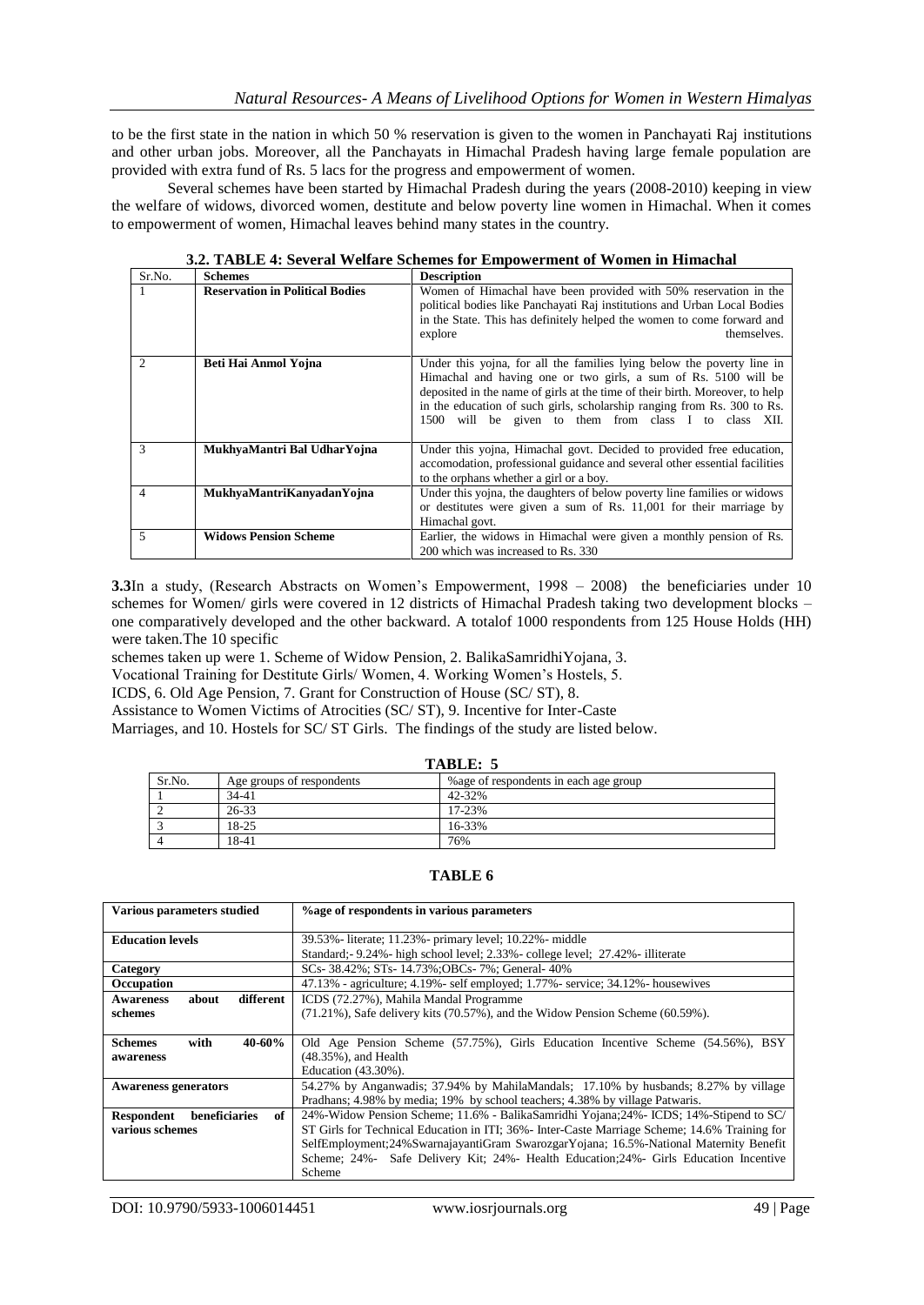|                     | <b>problems faced by beneficiaries</b> completion of formalities at different levels- 5.70%, distance of programme implementing |  |
|---------------------|---------------------------------------------------------------------------------------------------------------------------------|--|
| at different levels | agency from home- 61%                                                                                                           |  |
|                     |                                                                                                                                 |  |

## **IV. Strategies**

#### **4.1 Unique features of Himalayan region, especially Himachal Pradesh**

Before any discussion on integrated and sustainable development of mountaincommunities, especially the women, is considered, it is worth dwelling briefly onunique properties of Himalayan region. Himachal is divided into four regions: theKandi areas bordering Punjab, the Shivaliks, the Dhauladhar, and, beyond PirPanjal, the Cold desert areas of Lahul-Spiti. The state is unique in that it straddlesall four agro-climatic zones and it has diverse vegetation, from tropical to alpinepastures.

Due to expansion in population, land ownership is fragmented. This situation coexistswith the fact that about 25% of cultivable land remains fallow especially inKangra and Una because people are not interested in farming and are ingovernment job or working outside the state. This land can be rented towomen"s groups, for growing vegetables, fruits andcereals for their own consumption as well as for sale.Inthis state economic development, integrated development, and sustainabledevelopment are all linked to natural resource management and women have the

greatest stake in sustainable natural resource management and development.Himachal has tremendous horticulture potential. Apple, a fruit of alien origin is justone, losing its pre-eminent position to cheap imports.. The Agriculture University at Palampur is nowvigorously pushing for organic farming and chemicals-free production of fruits andvegetables and many SHGs are being organized around the "new enterprises", also known as sustainable enterprises. These issues must be kept in mind beforeframing policies, plans, and programmes, especially for women in mountainareas.Vegetable production has great potential too especially exotic vegetables likebroccoli, asparagus, iceberg lettuce, radish, spring onion, etc.Himachal has land, water, and right climate to emerge as fruit and vegetablebasket of India.On the other hand, traditional manufacturing industries cannot successfullyoperate from Himachal because of high cost of transporting raw materials and thedistance of urban markets.Therefore, enterprises and livelihoods strategy must utilize the inherentadvantages of Himachal Pradesh and train women, to build ontheir strength as well as the strengths of the land where they live. If theselivelihoods take care of the environment, these enterprises would be sustainable, this is an added advantage.

#### **4.2. Training for sustainable enterprises**

Sustainable enterprises have been identified by SEDEM (the research agency)for mountain areas. These are **TABLE 7**

| a.             | organic farming                                                                                   |
|----------------|---------------------------------------------------------------------------------------------------|
| $b$            | Vermiculture composting                                                                           |
| c.             | chemicals free fruits and vegetable production                                                    |
| d.             | rural tourism                                                                                     |
| e.             | fish farming                                                                                      |
| f.             | constructions using local materials combined with advanced materials                              |
| g.             | Using biomass to create and invigorate soils                                                      |
| h.             | solar power systems                                                                               |
| i.             | modernization of gharats                                                                          |
| j.             | use of land for generating multiple revenue streams                                               |
| k.             | use of timber allocation for producing high value added furniture                                 |
| $\mathbf{1}$ . | production, packaging and sale of glacial water                                                   |
| m.             | learning to use computing and computer related activities                                         |
| n.             | production of milk and milk products                                                              |
| 0.             | community-based management of herbs collection and trading                                        |
| p.             | use of the Internet in marketing mountain products                                                |
| q.             | preservation of local seeds and bio-diversity                                                     |
| r.             | export of fruits and flowers from high altitude areas                                             |
| S.             | opening up of remote areas for mountain tourism                                                   |
| t.             | training in modern plumbing, electrical work, masonry, gardening                                  |
| u.             | training in cross-breeding of animals                                                             |
| V.             | construction of low cost, waterless toilets and its popularization among the mountain communities |
| w.             | provision of safe and clean drinking water using ozone process                                    |
| X.             | production of handicraft items such as goat hair carpets (shella), musical                        |
|                | instruments, spices and pickles, etc                                                              |
| y.             | promotion of unique mountain cuisine throughout India                                             |

These 26 products and processes have been listed just as an example of thepossibilities, not merely for the women but for the mountain community as awhole, for India"s training institutions to change their attitude, values, content,systems, and procedures of training and equipping mountain communities to beable to respond to the challenges that lie ahead.All these new generation of enterprises have been field-tested. Major